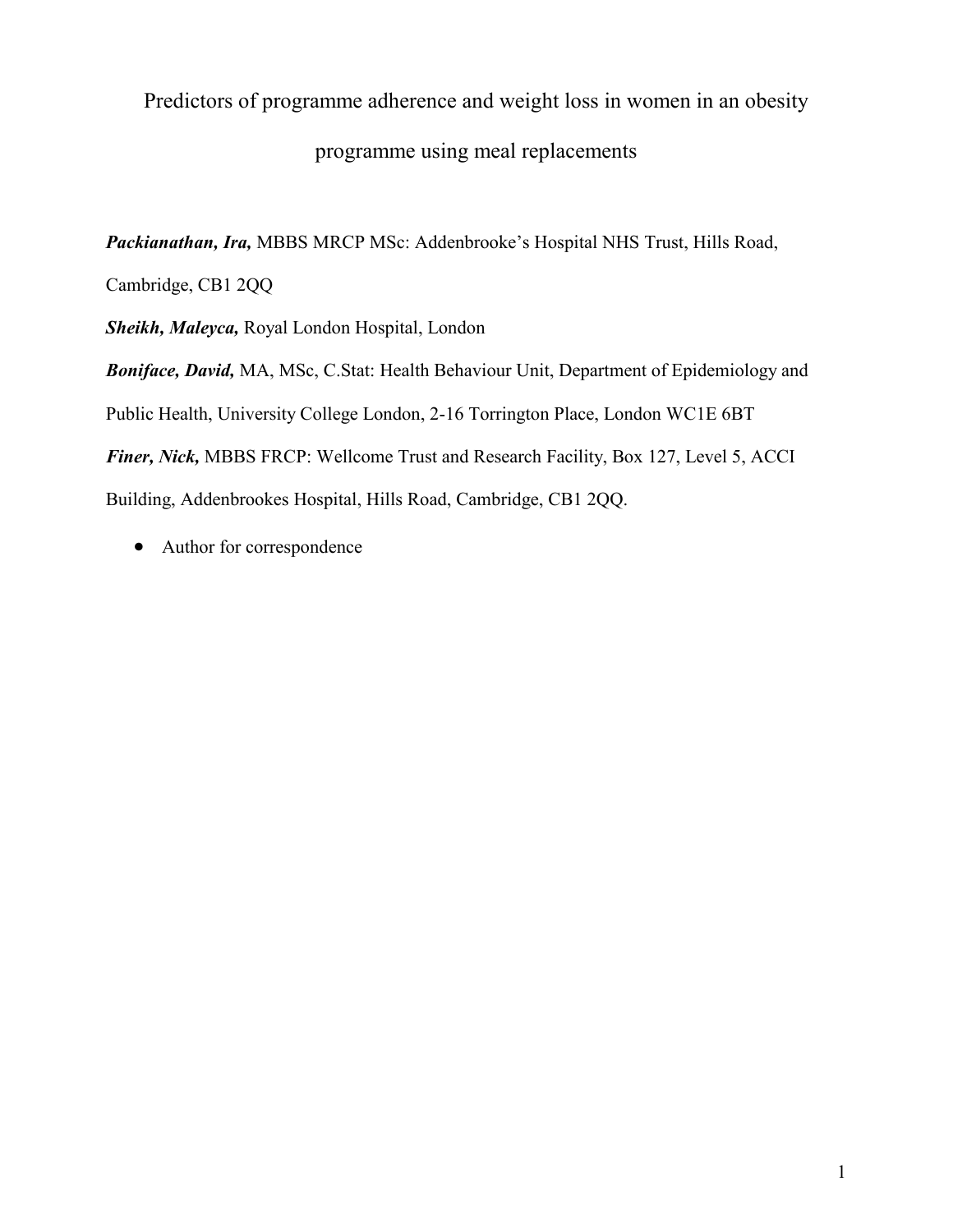Performance of weight loss programme with meal replacements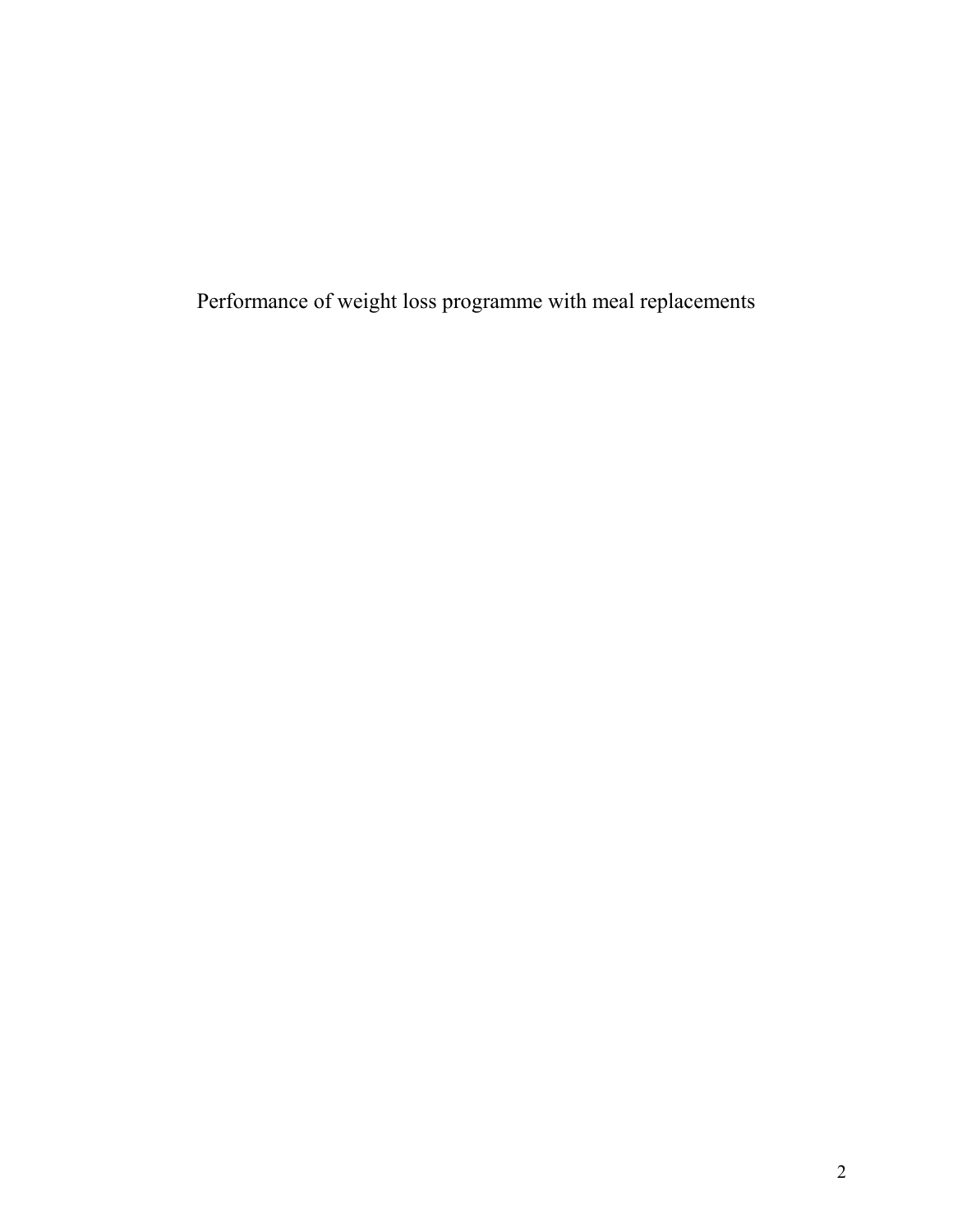#### Abstract

Objective: To explore predictors of programme adherence and weight loss in patients participating in a weight management programme using meal replacements (MR).

Design: 150 healthy obese women, age 48.5(sd=8.3) years; weight, 97.6(13.4) kg; BMI 36.5(3.7), participated in a longitudinal study with a 16-week acute weight loss phase (Phase 1) followed by one year of a trial of weight loss maintenance (Phase 2). Energy intake during Phase 1 totaled 900 kcal (3.7MJ) a day from a diet including two meal replacements (MR). Energy intake during Phase 2 consisted of either MR or a low fat diet with a calculated energy deficit of 600 kcal/day  $(2.5MJ)$ .

Methods: Weight, height and waist circumference were measured and body composition assessed by air plethysmography (Bodpod). Glucose and insulin were measured by standard immunoassays and insulin sensitivity assessed by Homeostatic Model Assessment (HOMA).

Results: At the end of 16 weeks, 114 subjects (76%) completed Phase 1 and achieved a mean weight loss of 8.95(3.38) kg. Adherence to Phase 1 was predicted by weight loss over the first two weeks (p<0.001). Weight loss during Phase 1 was predicted by initial weight and initial systolic blood pressure. Adherence to Phase 2 was not predicted by physiological measures. Weight loss maintenance in Phase 2 (not gaining more than 3% of the weight at start of phase 2) was predicted by cholesterol and triglyceride measured at the start of Phase 2 but otherwise was not predicted by the physiological measures. Initial insulin sensitivity did not predict weight loss in either phase. Conclusion: Participants whose weight loss over the first two weeks falls in the bottom third may need additional intervention if they are to continue in this type of programme. A battery of physiological measures at entry to a MR weight loss and maintenance programme explains only a very small proportion of the variation in weight loss.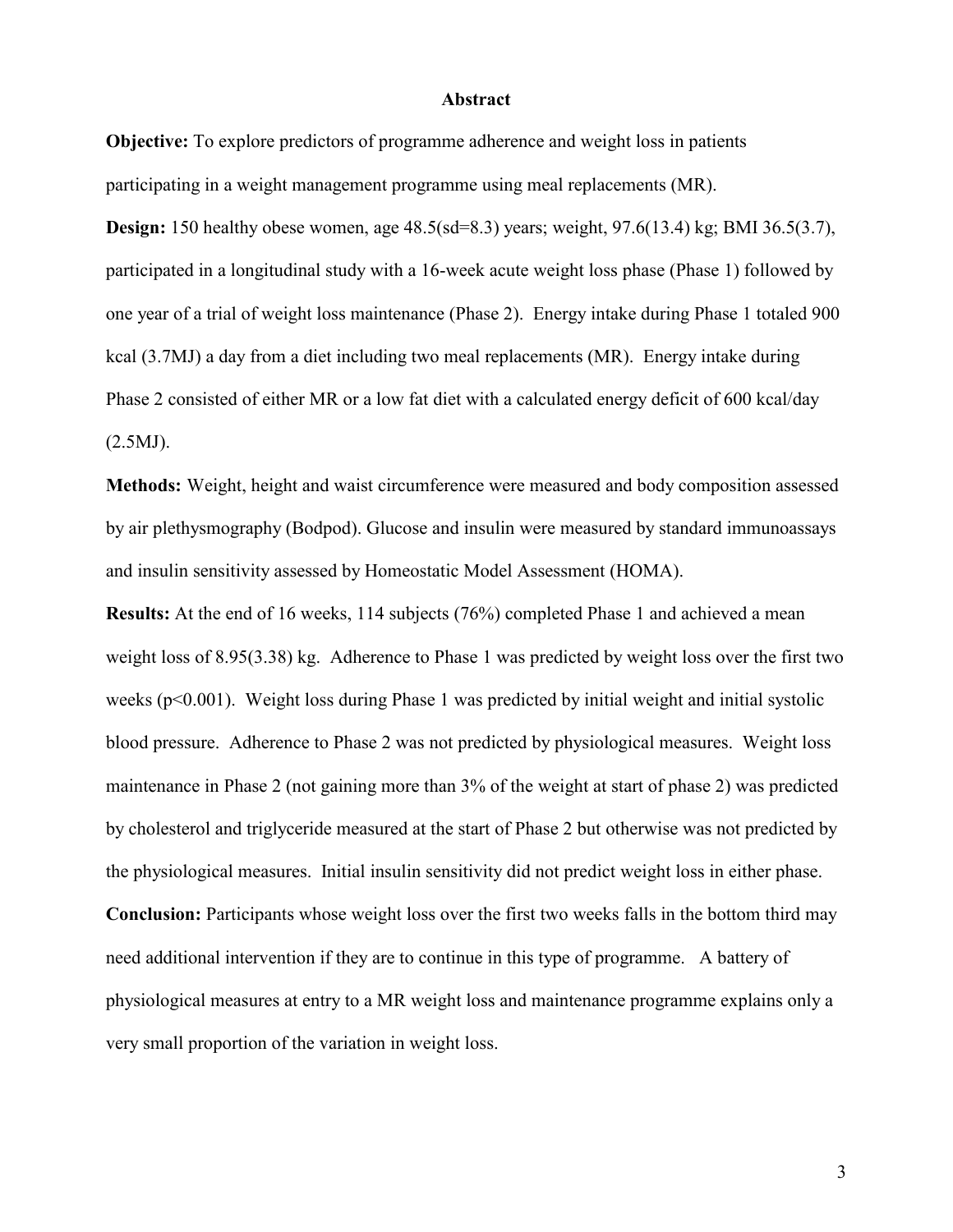#### **INTRODUCTION**

There are two aspects that may be considered as relevant to the success of a weight reduction programme: continued adherence to the programme and the extent of weight loss among those who continue. However, there are few biological predictors known to predict these outcomes. Accurate or sensitive predictors would be useful in selecting an appropriate treatment regimen for individual obese patients. Earlier studies suggest that a positive family history [1], repeated weight loss in the past and extreme body dissatisfaction were important factors in predicting weight loss [2]. Higher pre-treatment body weight, [3] resting metabolic rate (RMR), fat cell hyperplasia and upper body fat distribution [4] were associated with greater weight losses. Recently a trial of diet and pharmacotherapy showed positive associations of weight loss at 6 months with pre-treatment body weight, height, fat-free mass, fat mass and resting metabolic rate [5]. Other factors implicated as predictors include a low ratio of fat to carbohydrate oxidation [6], high basal 24-hour energy expenditure, plasma noradrenaline and androgens [7].

Hyperinsulinemia, hypertension and insulin resistance are frequently observed in obesity. The relationship between hyperinsulinemia, insulin resistance and weight change is not straightforward. Previous studies have yielded conflicting results. While the CARDIA (Coronary Artery Risk Development in Young Adults) study showed a positive association between fasting insulin and weight gain, the ARIC (Atherosclerosis Risk in Communities) study showed a lower rate of weight gain with greater fasting hyperinsulinemia [3,8]. Odeleye et al found that greater insulin resistance predicts weight gain [9] whereas Swinburn et al found that the greater the insulin resistance, measured by glucose disposal rates, the lower the risk of weight gain in obese nondiabetic Pima Indians [10]. Conversely, Schwartz et al, found that relative hypoinsulinemia independently predicted weight gain [11]. Other studies have shown no correlation between fasting insulin and weight gain [12]. Most of these studies were observational retrospective analyses without any intervention. McLaughlin et al explored insulin sensitivity as a weight loss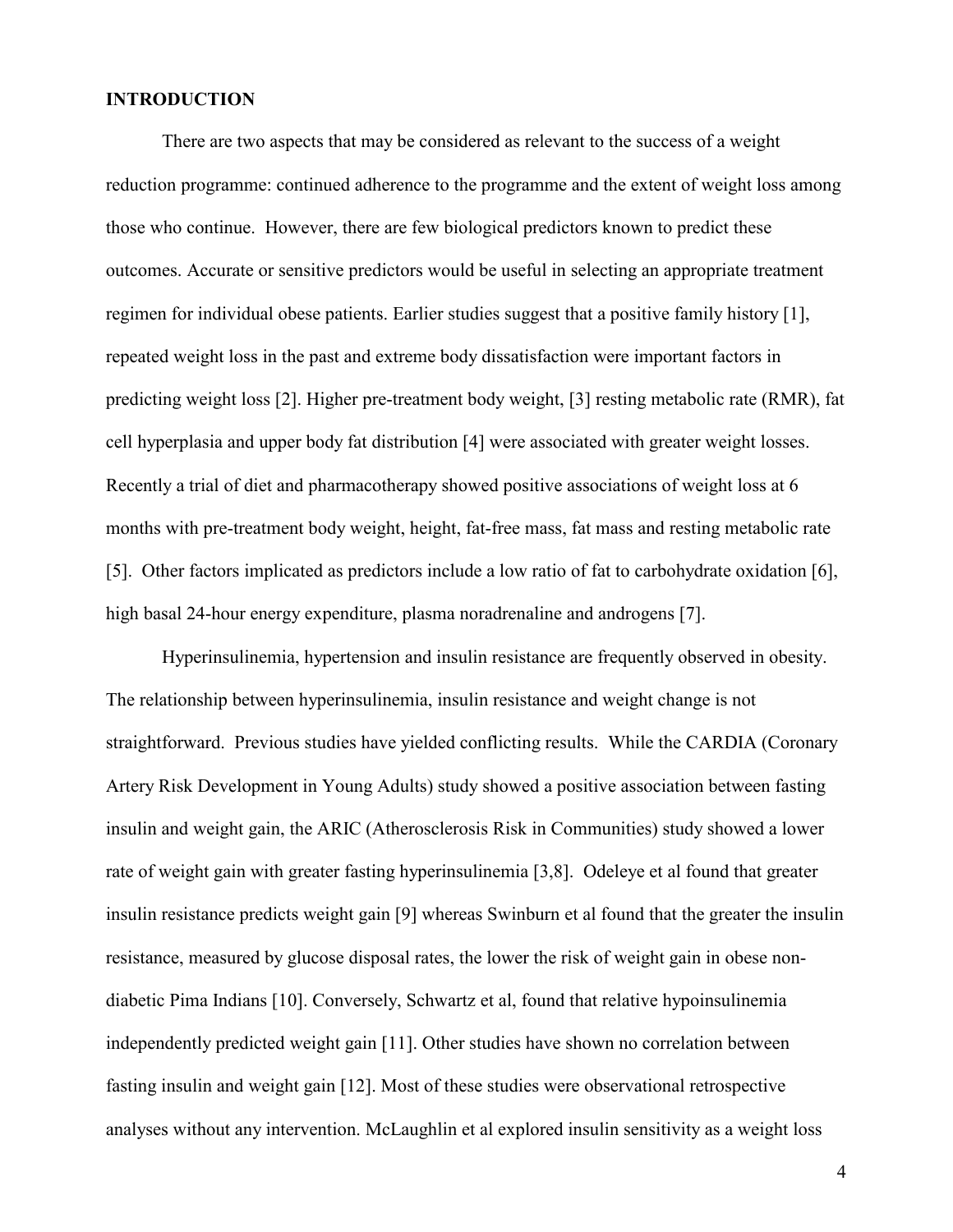predictor, by measuring insulin mediated glucose disposal using steady state plasma glucose in 20 obese female subjects on a hypocaloric diet. Insulin resistance did not predict weight loss in this setting [13].

The aim of this study was to explore predictors (in particular initial insulin resistance) of programme adherence and weight loss and weight loss maintenance in patients participating in a weight management programme using meal replacements.

#### METHODS

#### Phase 1-Weight Loss Phase

 During this phase, subjects were provided free a 900-calorie/ day diet consisting of 2 SlimFast Meal Replacements ™ (SFMR) each providing 200 calories, and one low fat meal of 300 calories; in addition patients were allowed 3 items of fruit and 2 servings of vegetables. Subjects attended biweekly for a one-hour dietetic and cognitive behavioural therapy (CBT) session delivered by a dietician with special skills in CBT. Monthly medical checks were carried out. Initially only subjects who achieved  $\geq 10\%$  weight loss after 16 weeks entered Phase 2. This was based on a 75% compliance with a theoretical calculation of weight loss based on the expected caloric deficit. However, on compassionate grounds a protocol amendment was made to allow a further 13 women who achieved at least 9% but less than 10% weight loss to be admitted to Phase 2.

### Phase 2 - Weight Loss Maintenance

 During this phase, subjects were given a weight maintenance regimen including group dietetic and lifestyle therapy, behavioural modification and advice on increased physical activity based on the CHANGE programme [14]. Dietary advice was modified to allow the use of at least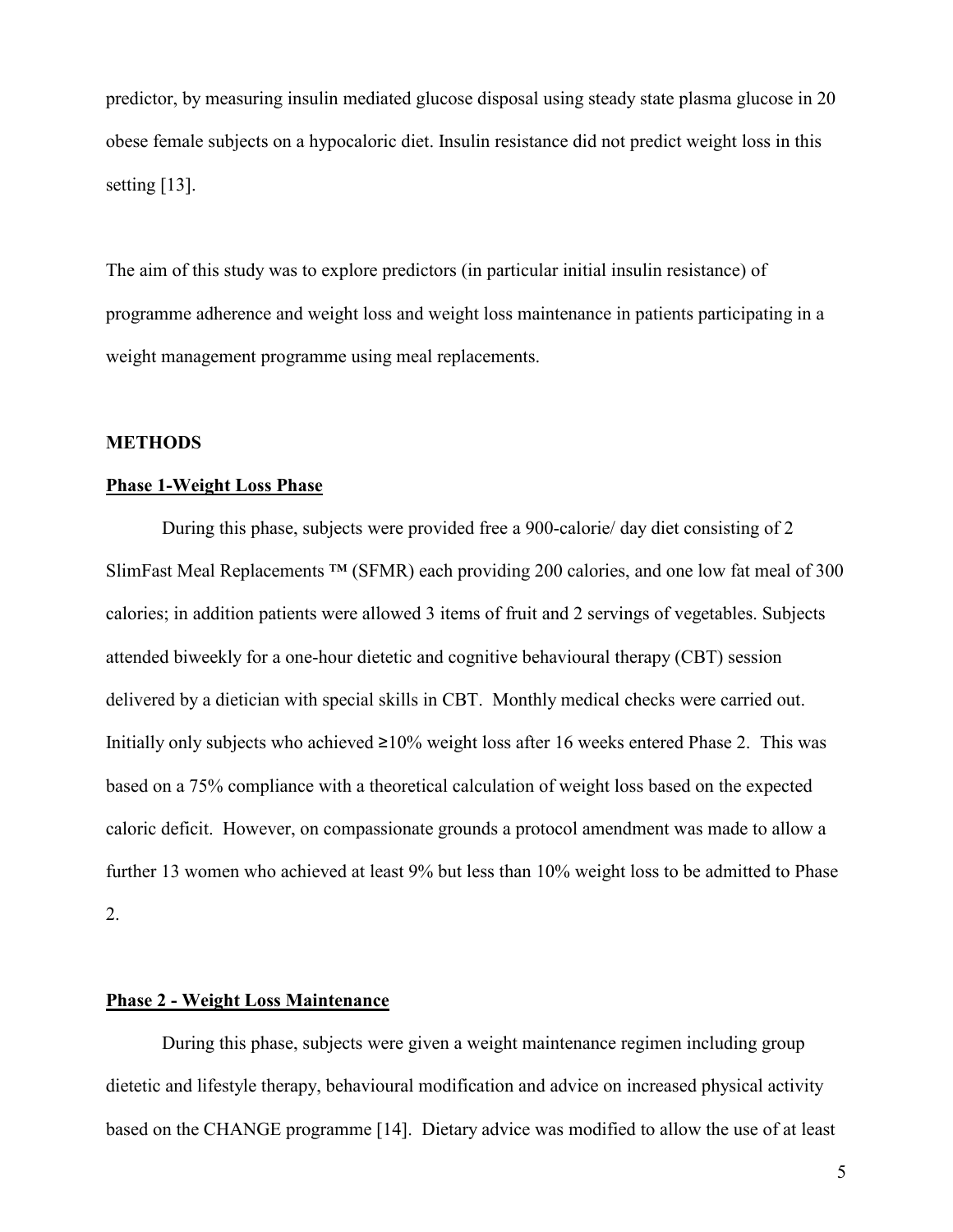10 SlimFast ready-made liquid or powder meal replacements each week. The limited use of two meal replacements per day was permitted in patients tackling temporary relapse (no more than two weeks in any eight week period). Patients were asked to return used Slim-Fast tin lids, which were recorded to assess compliance. New tins were dispensed according to participants' usage of the diet supplement and the numbers of lids returned.

 Subjects continued to attend the Research Centre for weighing monthly, and for group therapy sessions monthly, for the first six months, bi-monthly, for the next six months, and were planned to attend quarterly for the second year.

 These data relate to the 16 weeks of Phase 1 and the first year of the weight loss management (WLM) phase. The study was terminated after the first year of the WLM phase because of the high attrition rate.

#### Subjects and Methods

 188 healthy, obese women aged between 35 and 65 with a BMI range of 30 to 45 were screened through advertisements in local news media. Subjects were excluded if they were dieting, had a secondary cause of obesity, were on drugs known to affect energy balance, had a history of eating disorder, had lactose intolerance or if they had significant co-morbidity (uncontrolled hypertension, recent myocardial infarction, recent CABG, diabetes requiring insulin, gallstones, chronic illness or malignancy). This left 150 subjects who took part in the trial. The local Research Ethics Committee approved the study and all subjects gave informed written consent prior to participation.

Weight: was taken with the patient in light clothing and bare feet on Tanita (310) body composition analyser, calibrated to the nearest 0.1 kg.

Height: was taken by standing the subject against a wall-mounted stadiometer and to the nearest 0.5 cm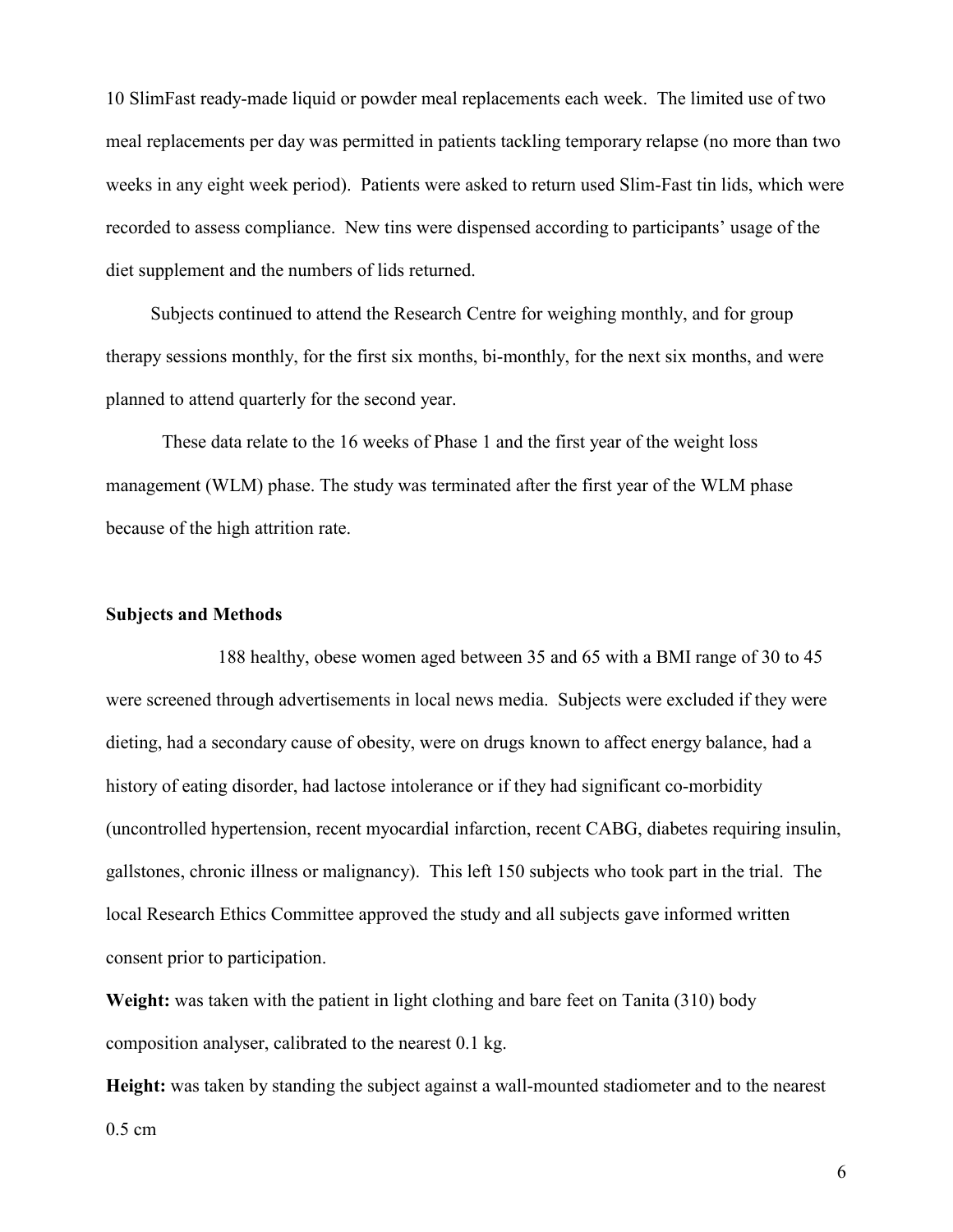Body Mass Index (BMI): was calculated as weight in kg divided by the square of the height in metres.

Waist Circumference (WC): was measured according to the WHO criteria. It was taken at the midpoint between the lowest point of the costal margin and the highest point of the anterior superior iliac spine.

Hip circumference (HC): was taken at the level of the greater trochanters bilaterally with the tape measure passing round the widest part of the buttock and the symphysis pubis.

Body Composition: was measured using air plethysmography on the principle of air displacement [15]. Whole body density is measured and from this the relative proportion of fat and lean body mass is calculated using standard equations. The procedure has been shown to be safe, quick, noninvasive, accurate and reproducible [16].

#### Laboratory Measurements

All samples were taken after a 10-hour overnight fast. Glucose: was measured by the glucose oxidase method. Insulin was estimated using Microparticle Enzyme Immunoassay. The cross reactivity with proinsulin is negligible  $(\leq 0.005)$ . The sensitivity is 0.03  $\mu$ IU/ml. The co-efficient of variation (CV) for intra-assay, inter-assay and total precision is 3.1%, 3.8% and 5% respectively. Insulin sensitivity was assessed using the mathematical model devised by Matthews et al. with the formula: insulin resistance = (fasting insulin x fasting glucose)  $\div$  22.5 [17]. Patients were further classified according to whether or not they met the ATPIII criteria for metabolic syndrome [18].

#### Statistical Analyses

 Data were analysed using SPSS version 11. Logs to the base 'e' were taken of the HOMA-IR and HOMA-IS measures before statistical analysis to correct for the skewed distributions of the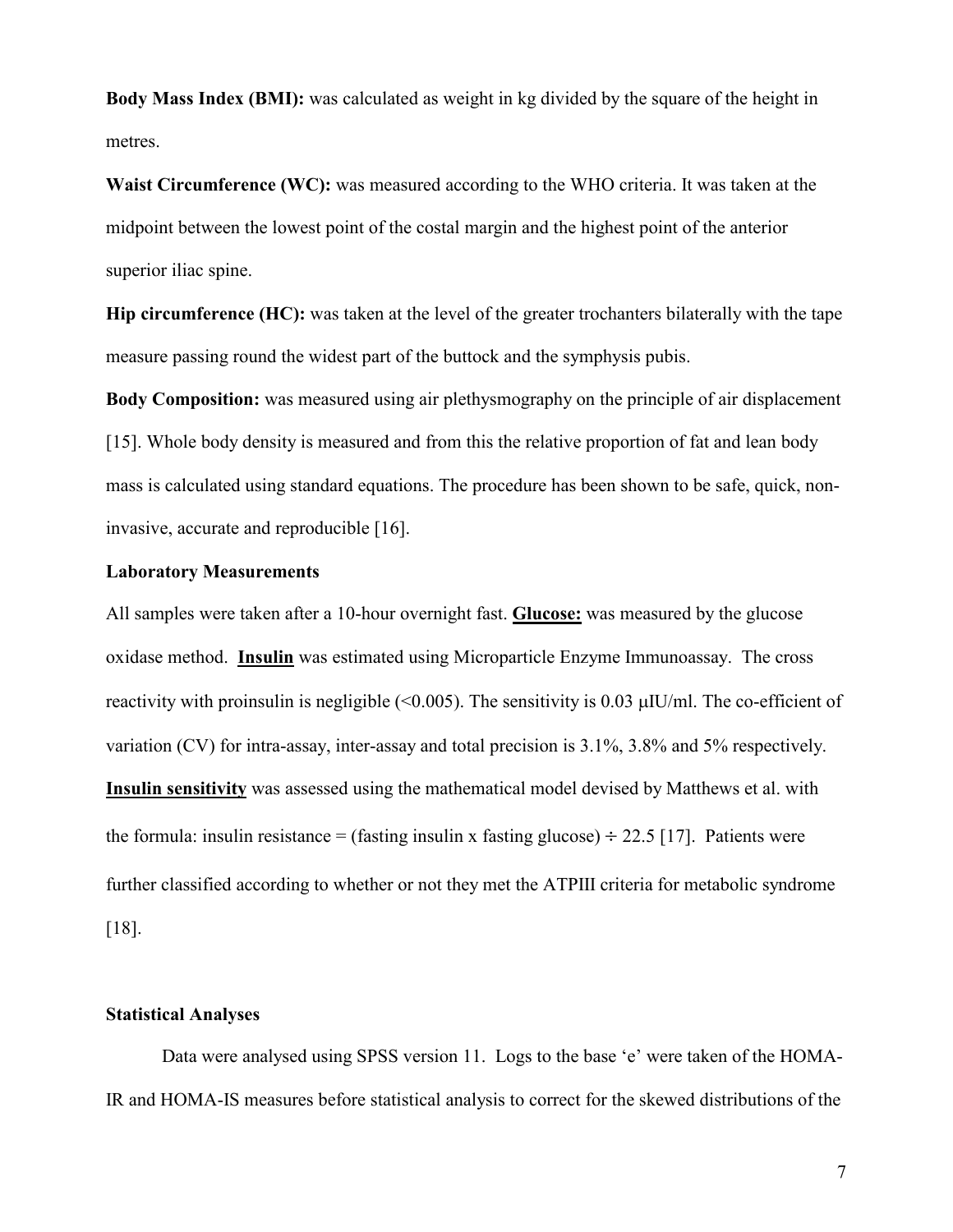raw values. Summary statistics are expressed as means (sd), Pearson correlations, percentages or odds ratios. Confidence intervals are 95% and are shown as (lower limit to upper limit). T-tests and Mann-Whitney non-parametric tests were used to test differences between groups. Multi-level models were used to estimate mean rates of weight loss. Ordinal logistic regression and Cox Survival Analysis were used to explain continued adherence and weight loss in terms of various measures. p-values refer to two-sided tests.

#### RESULTS

#### Descriptive Statistics

The physical and demographic characteristics of the 150 subjects on entering Phase 1 are shown in Table 1, and a CONSORT description of the progress of subjects through the study is in Figure 1.

114 subjects (76%) completed Phase 1 and achieved a mean weight loss of 8.9(3.4) kg (9.1% of initial weight). Out of these 114 Phase 1 completers, 70 (61%) achieved the target weight loss of ≥9%. Of the 57 failing to achieve the required 9%, 27 lost between 5% and 9% and 17 less than 5% (Figure 1). There were no baseline differences in any individual measures between completers and non-completers of Phase 1 or between successes and failures in achieving 9% weight loss. The mean rate of weight reduction over Phase 1 was 0.45 kg per week (0.41 to 0.50) for the 68 patients who completed Phase 1 only and 0.64 kg per week (0.60 to 0.69) for the 46 who completed Phase 1 and Phase 2. See Figure 3.

Of the 114 who completed Phase 1, not all had complete Phase 1 physiological measurements. Since patients did not always know prior to attendance that they might have achieved the target loss to proceed to Phase 2, it was sometimes necessary for them to return fasting within 1-2 days for blood samples or body composition. The numbers of subjects for each measure, and the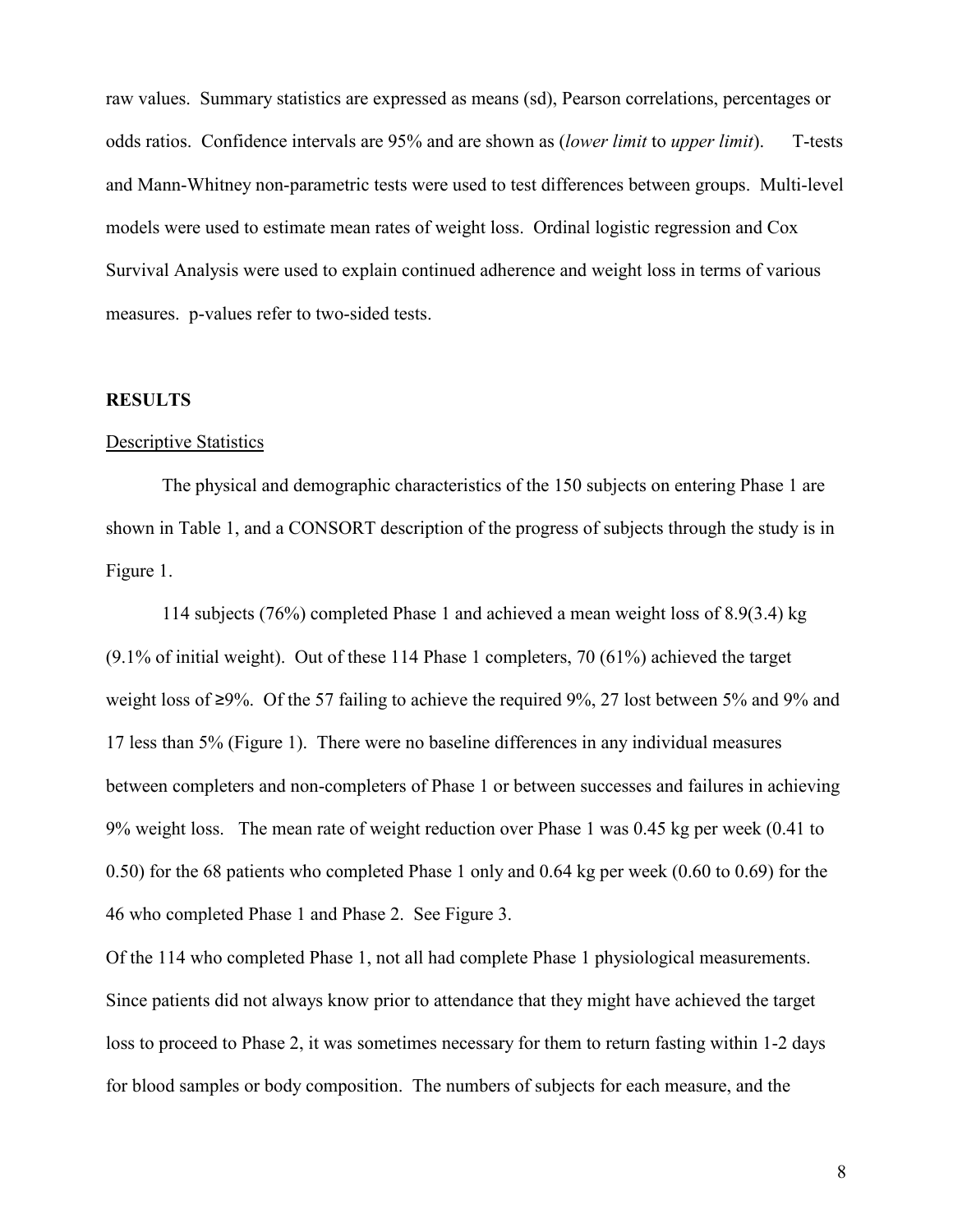changes, are shown in Table 2. The baseline values for the women with incomplete data did not differ from those of the women with complete data.

Forty-six (66%) of the 70 participants who entered the weight loss maintenance phase, Phase 2, completed the phase to its end at 12 months. They experienced an overall regain of total body weight, BMI, absolute fat mass, waist circumference, cholesterol and HDL-C. Although reaching statistical significance, these increases over Phase 2 were small compared to the decreases achieved over Phase 1. The overall levels observed at the end of Phase 2 continued to be lower than at baseline. During Phase 2 HOMA-IR decreased and HOMA-IS increased although both were 50% below baseline levels at the end of Phase 2. There were no statistically significant changes in lean body mass, plasma glucose, LDL-C and fasting triglyceride during Phase 2.

The dropout rates were 24% and 34% over Phase 1 and Phase 2 respectively. The main reasons given were work and family commitments. Five subjects had to be withdrawn at the end of Phase 1 for medical reasons.

#### What Predicts Continued Participation ?

There was a pattern of trend to earlier drop-out with younger age and higher values for HOMA, WHR, waist circumference and bodpod fat although when considered one at a time none of these measures reached statistical significance. However, a linear logistic ordinal regression showed that, in combination, older age, smaller waist and higher BMI at baseline predicted probability of continuation beyond 10 weeks or beyond 16 weeks (p=0.022). (See Table 3).

Cox survival analysis found that, in Phase 1, continuation in the study was in part predictable from weight loss over the first two weeks. Greater weight loss measured at week two related to longer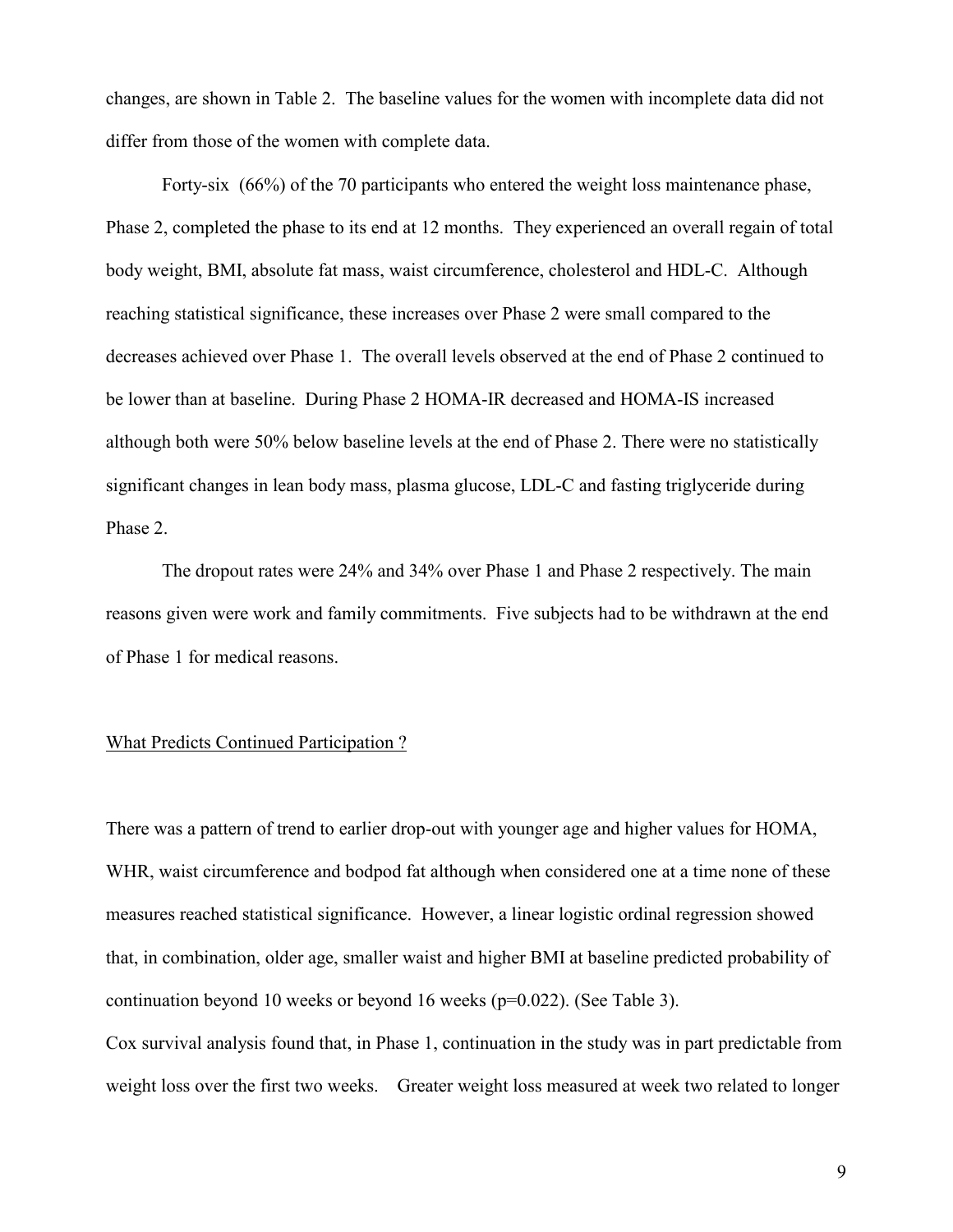continuation in the trial.  $(p<0.001)$ . See Fig 2 where weight loss after two weeks is categorised into tertiles.

#### What Predicts Weight Loss ?

Mean weight at various stages of the study is described by the line graphs in Figure 3. Since the intervention represents a fixed energy intake of 900 cals per day, it is to be expected that heavier subjects will experience a larger deficit and hence lose more weight. This was confirmed by correlation of weight at week 0 to weight loss at week 16 of 0.422 ( $p<0.001$ ). Clearly initial weight predicts weight loss through Phase 1. As a consequence, any measure which is correlated with initial weight will also appear to predict weight loss. To examine the extent to which other measures predict weight loss independently of their association with initial weight it was therefore necessary to partial out initial weight from their correlations with weight loss. Table 4 shows the partial correlations of baseline levels of systolic and diastolic blood pressure, HOMA, glucose, insulin, cholesterol, hdl and triglyceride with weight loss at week 16 of Phase 1 and at 1 year at the end of Phase 2. Only systolic blood pressure had a relationship with weight loss at week 16. The relationship was positive, that is, higher values of blood pressure corresponded with greater weight loss. There were no differences, at any stage of the study, between the mean weight losses of women with and without metabolic syndrome. Higher cholesterol and lower HDL at baseline related to less weight loss at year 1. Weight loss maintenance in Phase 2 (not gaining more than 3% of the weight at start of phase 2) was predictable in a logistic regression analysis only by cholesterol and triglyceride measured at start of year 1 and otherwise was not predicted by the physiological measures. Higher cholesterol (p=0.021) and lower triglyceride (p=0.044) related to higher odds for not increasing weight by more than 3%.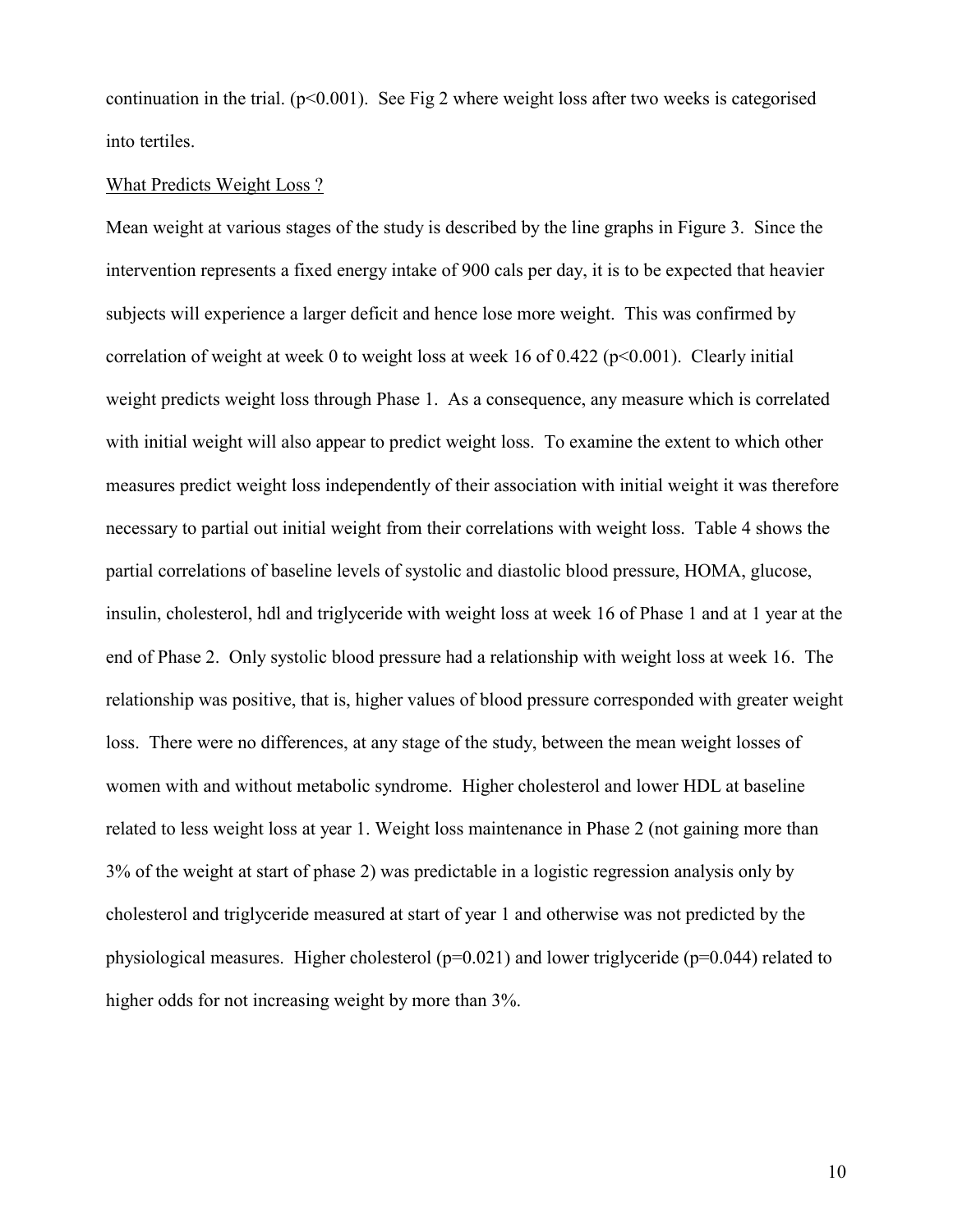#### DISCUSSION

This study set out to explore physiological predictors of continued study participation and weight loss in the study participants including the role of insulin sensitivity in prediciting weight loss. Since patients who demonstrated a greater weight loss after two weeks of participation in the trial were more likely to continue in the trial it may be assumed that those who did not continue to participate were not successful in losing weight. Hence continuation of participation is of prime importance and progress during the first two weeks should be given particular attention in future trial designs.

The contribution of body shape (smaller waist, higher BMI) and age (but not metabolic variables such as insulin resistance or secretion) to continued participation suggests a psychological dimension which should be the subject of further research.

The attrition rate in this study was higher than expected, and similar rates have been reported in previous studies with meal replacements. The reasons for this are not immediately obvious. The study was conducted on patients attending as out-patients within the setting of the UK National Health Service. Patients received no covert or overt incentives to remain on the programme other than the initial provision of the meal replacements. However drop-out rates in obesity trials are high. A trial using 16 weeks of VLCD followed by intermittent or on demand periods of VLCD showed only 35% of patients completed two years [19]. A randomised controlled trial of four commercial weight loss programmes in a community based sample of obese adults was conducted by the British Broadcasting Corporation under scientific supervision. It recruited 293 subjects (the largest such study in the UK) and reported a drop-out rate of 28% at six months [20] . A recent trial of dietary therapy in the US, also showed comparable drop-out rates after one year: 39 percent of participants on an Atkins-type diet dropped out compared with 43 percent of those on the conventional diet [21]. Even in drug trials where there is an apparent greater and more medicalised intervention, drop-out rates are high. For example in a one year trial of diet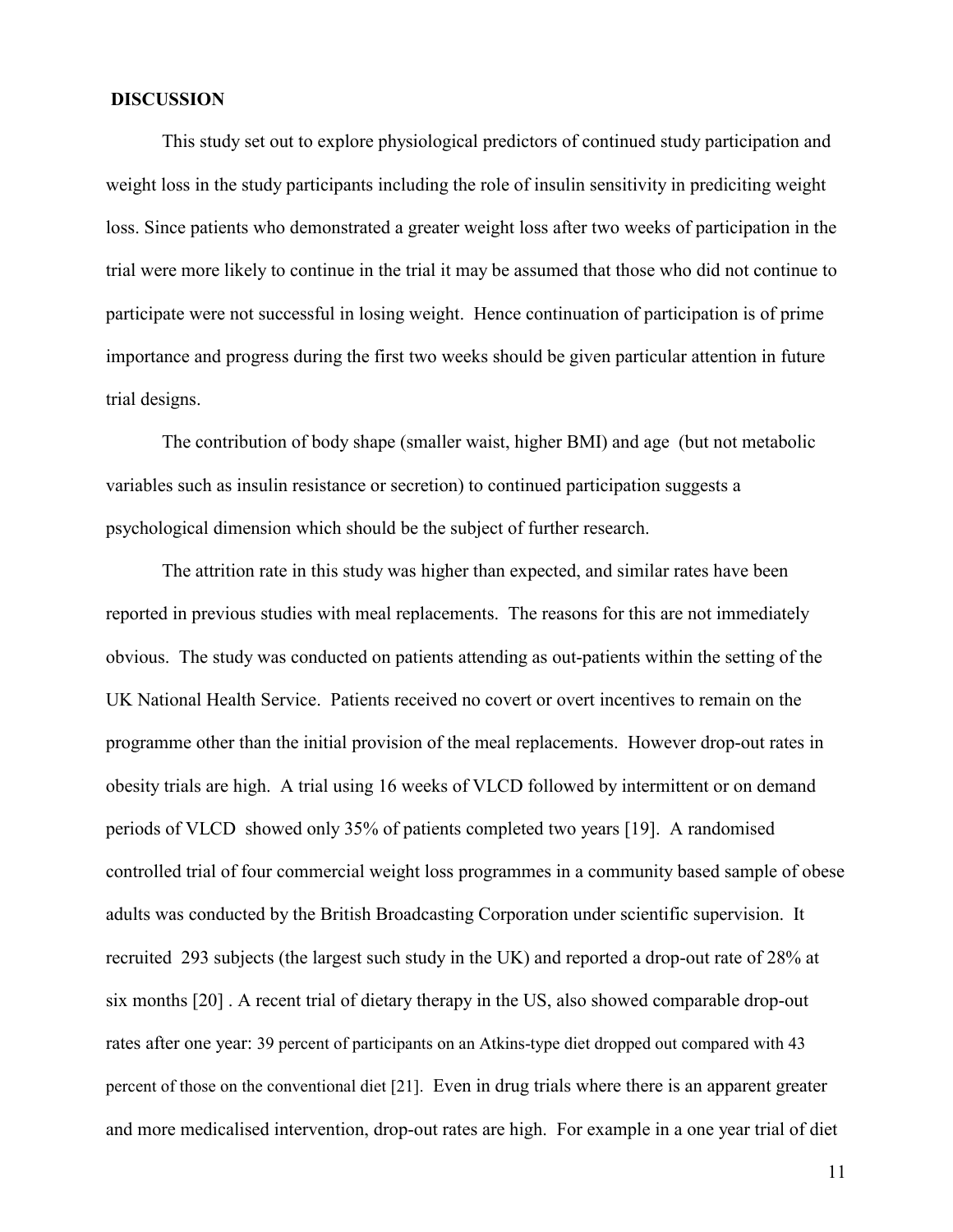with orlistat or placebo in the UK, the drop-out rate was 48% in the placebo group and 39% in the orlistat group [22]. The relatively small numbers completing Phase 2 represented a limitation to the power of this part of the analysis. In looking at weight loss to the end of Phase 2 a sample correlation had to be at least 0.29 to qualify for statistical significance.

In keeping with earlier studies, baseline weight predicted weight loss[5,23,24]. Other predictors include baseline BMI, age, sex and hormonal and metabolic variables like RMR, fat oxidation, plasma dihydrotestosterone and plasma noradrenaline[7]. Insulin sensitivity as assessed by the Homeostatic Model Assessment (HOMA) did not predict weight loss in an adult, obese healthy female Caucasian population. These findings are in accordance with those concluded by McLaughlin et al . However, they do not agree with earlier studies using hyperinsulinemia as a predictor of weight gain and vice versa. There are a few reasons for this discrepancy. Firstly, with the exception of McLaughlin et al who used a treatment intervention, all other studies only followed up patients without a therapeutic programme. Thus the effect of insulin on weight gain was explored extensively, unlike the present study which has looked at the effect of insulin and insulin resistance on weight loss. Secondly, the methods used for assessing insulin sensitivity were differrent in the various studies. Two of the studies employed the euglycemic hyperinsulinemic clamp techniques [10,25], one used the isotope dilution method for glucose disposal and the last used only the fasting insulin as a surrogate measure of insulin resistance [26]. In the study by Sigal et al, hyperinsulinemia estimated by the acute insulin response to intravenous glucose predicted weight gain while fasting insulin in the same study showed no correlation. Thirdly, the differences could be explained by the different ethnic population groups and sample sizes. These involved Pima Indians, Hispanic and non-Hispanic whites, Europeans and offspring of Type 2 diabetic parents, adults and children.

A new finding in this study is that systolic blood pressure and cholesterol were predictors of initial weight loss and weight loss maintenance at 1 year, respectively. The relationship between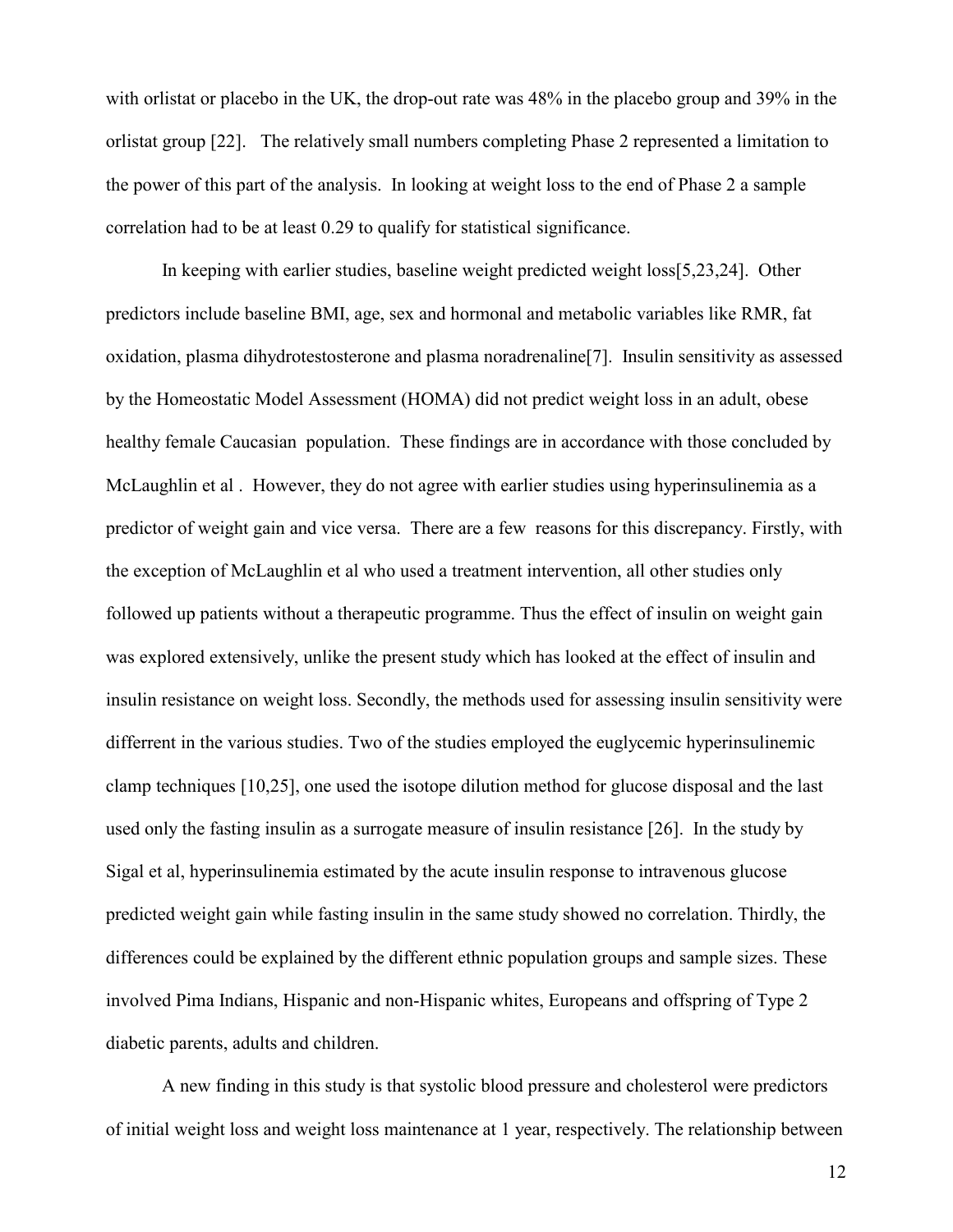these baseline characteristics and weight loss were significant even after adjusting for baseline weight suggesting an independent mechanism. It is recognized that blood pressure is related to weight gain, glucose intolerance and insulin resistance [27]. Many studies have suggested that insulin resistance is the metabolic link between obesity and hypertension [28]. In this study, while blood pressure predicted weight loss, insulin resistance did not predict weight loss. Patients were unaware of their biochemistry results, so it does not seem likely that knowledge of blood pressure or cholesterol would have lead to improved dietary compliance.

In conclusion, this study showed that 76% of patients achieved a mean weight loss of 9% within 16 weeks using of a meal replacement diet programme. A minority of patients continued on a weight maintenance diet and behaviour programme for one year, but those that continued in therapy maintained much of their loss. It remains the challenge for obesity treatment to find ways of improving the retention of patients in treatment, and that this is perhaps a more important target than increased weight loss itself.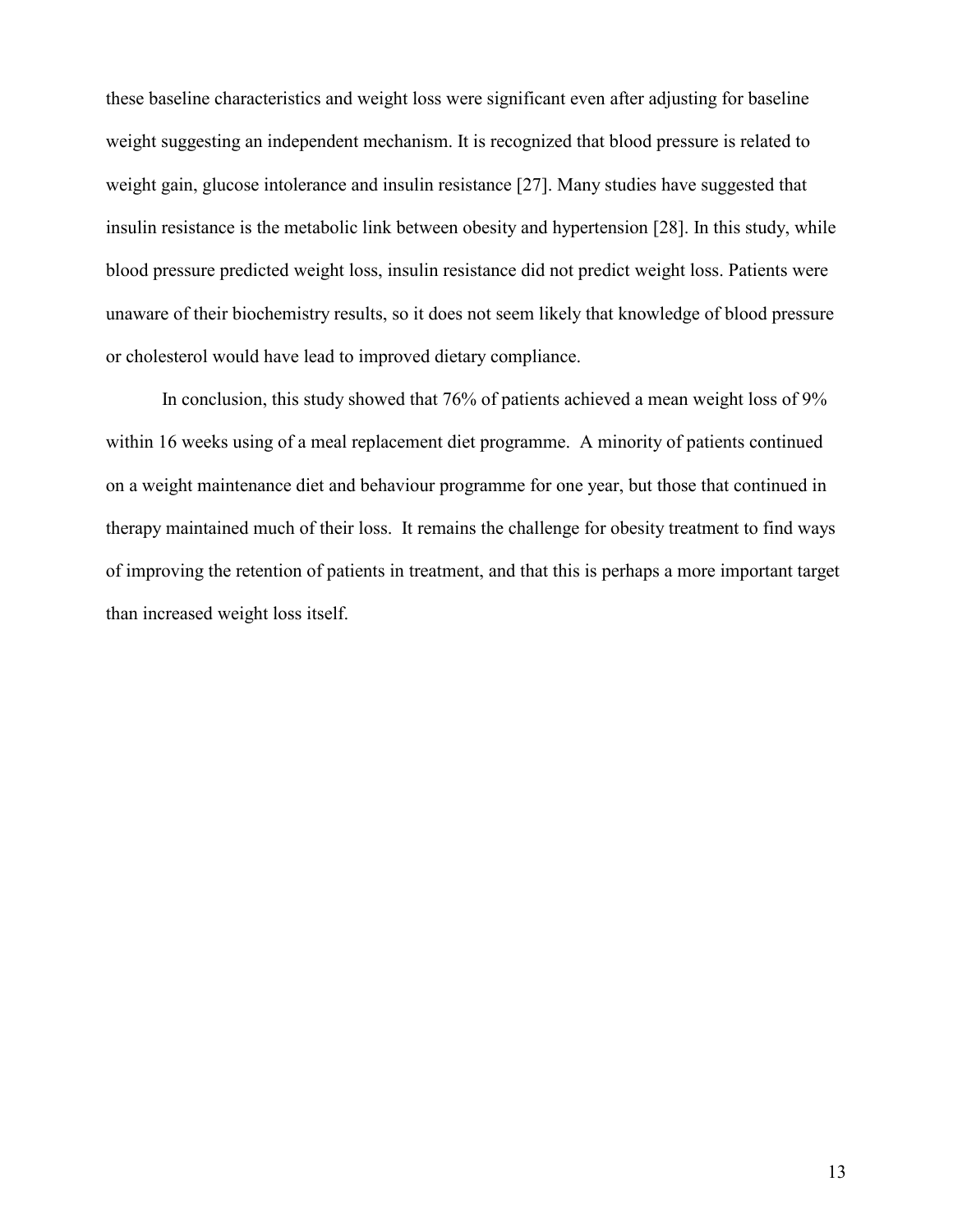

Figure 1. Flow of participants through weight loss programme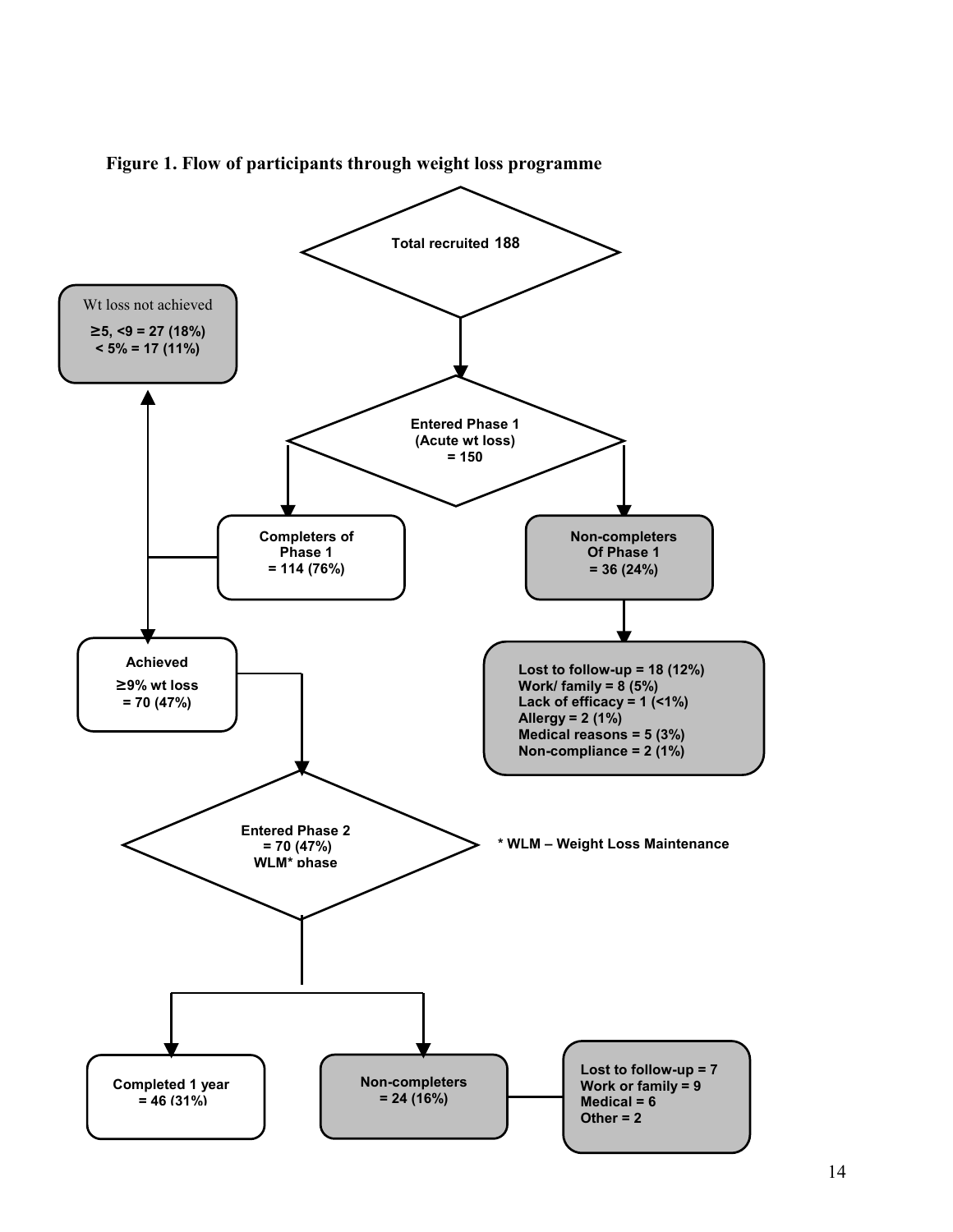



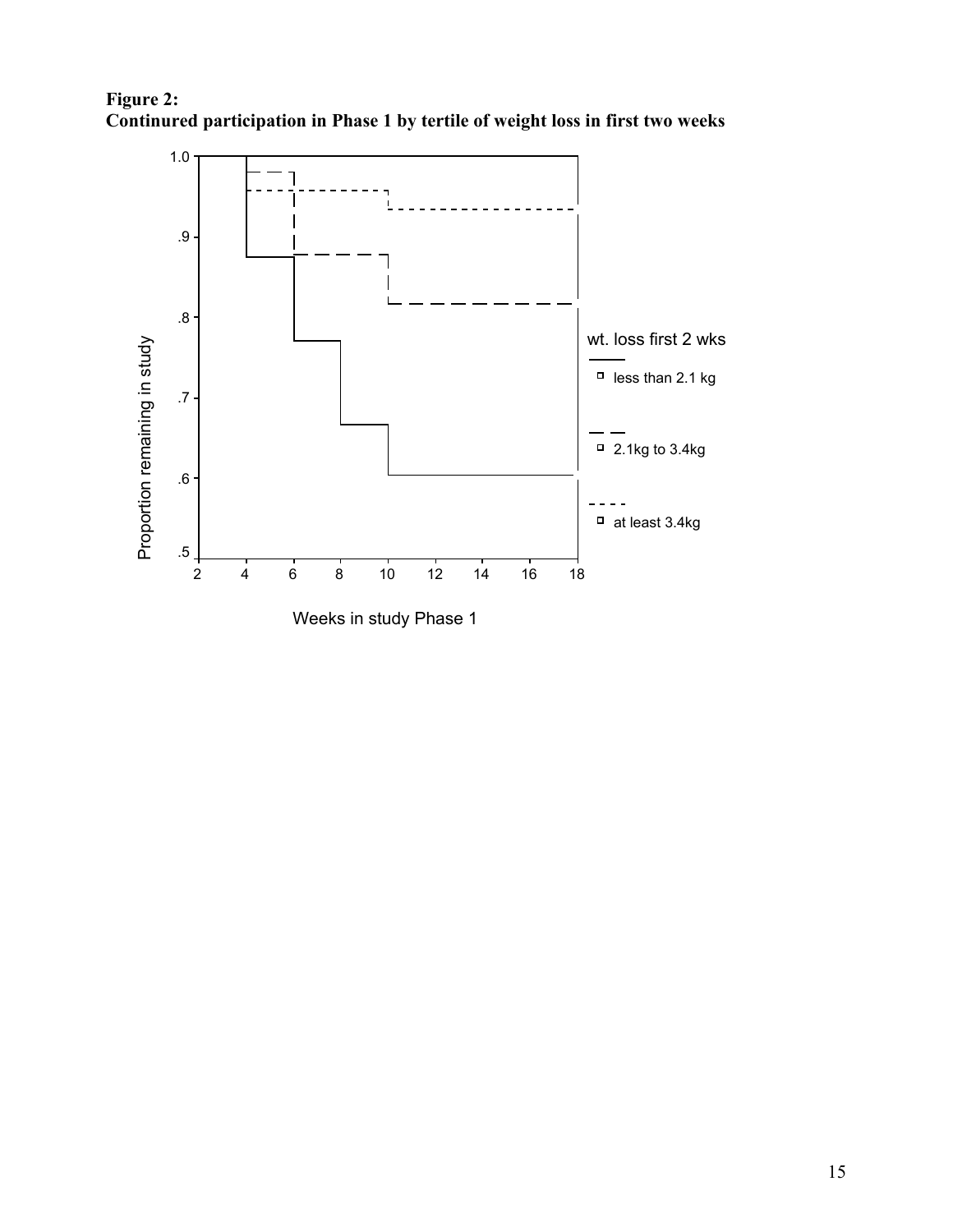

Figure 3: Means of weights of participants by phase completed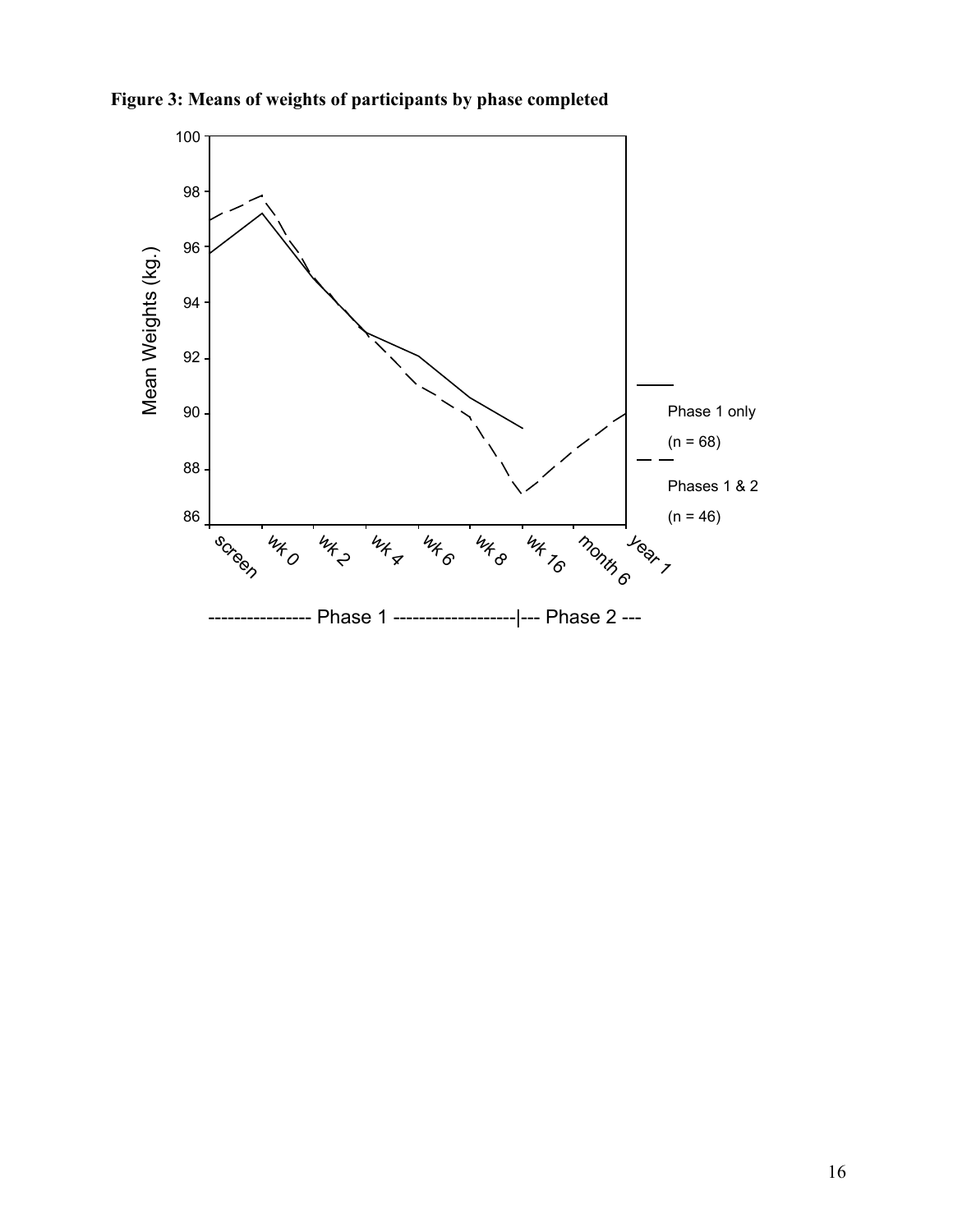| H<br>וח<br>. е |  |
|----------------|--|
|----------------|--|

## Demographic profile of study subjects at baseline

|                                             | Mean (SD)    |  |
|---------------------------------------------|--------------|--|
| Clinical                                    |              |  |
| Age $(yr)$                                  | 48.5(8.25)   |  |
| <b>BMI</b>                                  | 36.1(5.62)   |  |
| Body Weight (kg)                            | 95.1 (13.22) |  |
| Anthropometric                              |              |  |
| Waist Circumference (cm)                    | 105.0(9.42)  |  |
| Bodpod Fat Mass (kg)                        | 46.81 (9.48) |  |
| Bodpod Lean Body Mass (kg)                  | 49.07 (5.95) |  |
| Metabolic                                   |              |  |
| Resting Metabolic Rate [RMR] [kcal/24hrs]   | 1588 (139.9) |  |
| Total Energy Expenditure [TEE] [kcal/24hrs] | 2384 (237.7) |  |
| Laboratory                                  |              |  |
| Fasting glucose (mmol/l)                    | 4.9(0.64)    |  |
| Fasting insulin (Mu/l)                      | 12.4(5.67)   |  |
| HOMA index                                  | 2.79(1.18)   |  |
| Fasting Cholesterol (mmol/l)                | 5.58(1.06)   |  |
| Fasting Triglycerides (mmol/l)              | 1.54(0.88)   |  |
| Fasting HDL (mmol/l)                        | 1.43(0.32)   |  |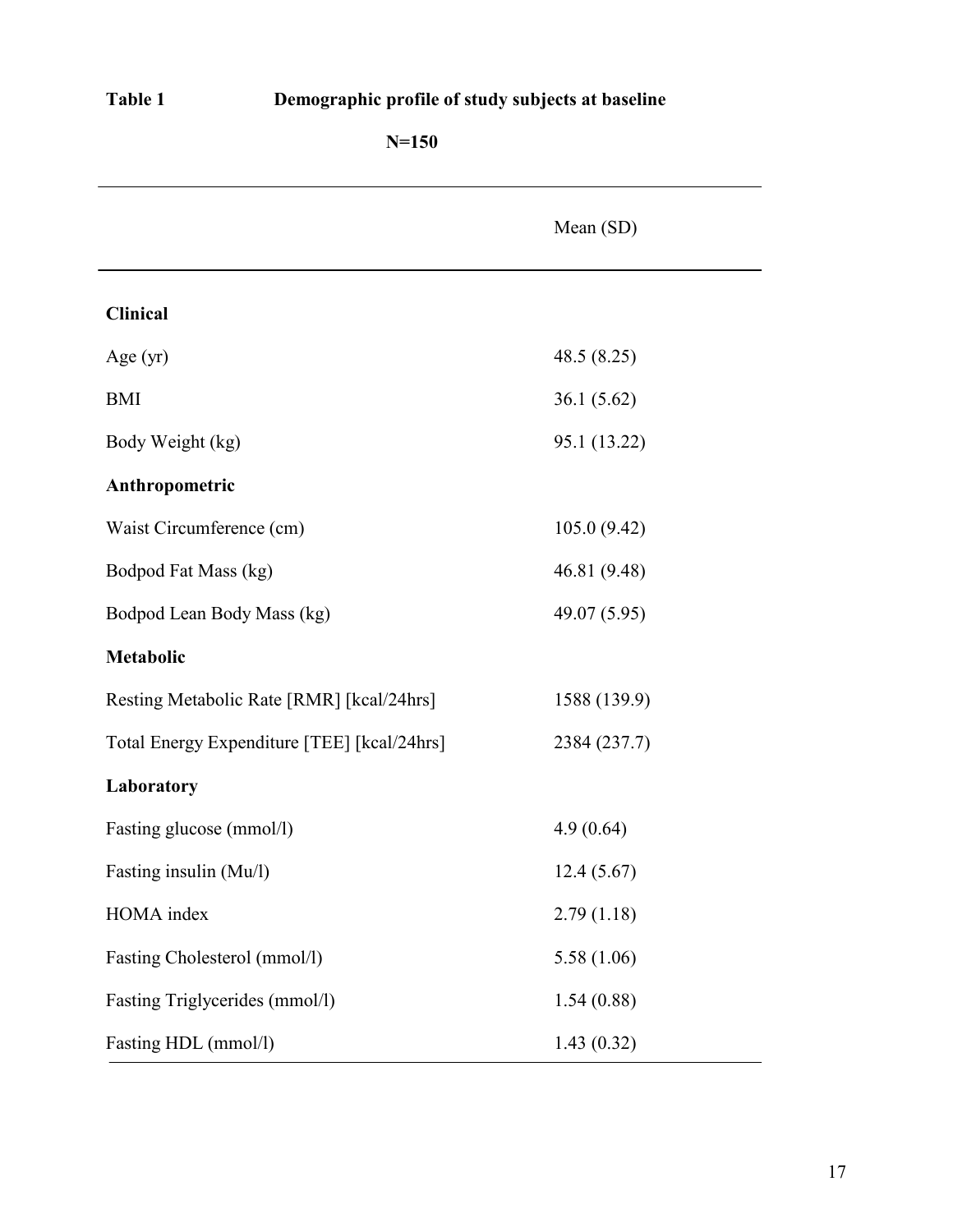|                     | <b>Baseline</b><br>$max n=114$ | Week 16<br>(end Phase 1)<br>$max n=114$ |             |              | <b>Baseline</b><br>$Max n=46$ | Week 52<br>(end Phase 2)<br>$max n=46$ |             |       |
|---------------------|--------------------------------|-----------------------------------------|-------------|--------------|-------------------------------|----------------------------------------|-------------|-------|
|                     | Mean (SD)                      | Mean (SD)                               | $\mathbf n$ | $\mathbf{p}$ | Mean (SD)                     | Mean (SD)                              | $\mathbf n$ | p     |
| Weight (kg)         | 97.47 (13.44)                  | 88.52(12.40)                            | 114         | ***          | 97.85 (13.70)                 | 90.04 (14.02)                          | 46          | ***   |
| <b>BMI</b>          | 36.63(3.79)                    | 33.71 (3.62)                            | 114         | ***          | 36.66 (3.82)                  | 33.95 (4.07)                           | 46          | ***   |
| <b>Systolic BP</b>  | 140.41(17.77)                  | 120.0 (12.96)                           | 114         | ***          | 141.60(21.12)                 | 124.53 (13.81)                         | 46          | ***   |
| <b>Diastolic BP</b> | 89.26 (9.19)                   | 77.90 (8.99)                            | 114         | ***          | 89.51 (9.57)                  | 80.33 (9.18)                           | 46          | ***   |
| <b>Fat Mass</b>     | 46.43 (9.70)                   | 39.76 (9.08)                            | 85          | ***          | 47.34 (10.13)                 | 42.01 (10.90)                          | 46          | ***   |
| $LBM$ (kg)          | 49.16 (5.44)                   | 47.26 (5.06)                            | 85          | ***          | 49.70 (4.95)                  | 48.03 (4.86)                           | 46          | ***   |
| RMR(kcal/24h)       | 1546 (244)                     | 1510 (160)                              | 80          | 0.094        | 1583 (155)                    | 1536(65)                               | 46          | ***   |
| Waist (cm)          | 104.9(8.3)                     | 98.69 (7.87)                            | 80          | ***          | 104.2(8.8)                    | 99.7(9.5)                              | 46          | ***   |
| Glucose(mmol/l)     | 4.96(0.74)                     | 5.13(0.99)                              | 85          | 0.011        | 4.93(0.65)                    | 5.08(0.61)                             | 45          | 0.086 |
| Insulin (mu/l)      | 12.02(5.75)                    | 9.07(4.18)                              | 82          | ***          | 11.33(6.32)                   | 6.47(3.67)                             | 42          | ***   |
| $Ln(HOMA-IR)$       | 0.922(0.419)                   | 0.617(0.525)                            | 82          | ***          | 0.868(0.428)                  | 0.213(0.616)                           | 42          | ***   |
| Ln(HOMA-IS)         | 5.13(0.62)                     | 4.71(0.56)                              | 82          | ***          | 5.06(0.59)                    | 4.31(0.66)                             | 42          | ***   |
| Chol (mmol/l)       | 5.59(1.05)                     | 4.95 (0.98)                             | 85          | ***          | 5.42(0.98)                    | 5.35(1.08)                             | 45          | 0.513 |
| HDL(mmol/l)         | 1.47(0.32)                     | 1.34(0.24)                              | 70          | ***          | 1.38(0.30)                    | 1.49(0.39)                             | 38          | 0.029 |
| LDL(mmol/l)         | 3.59(0.89)                     | 3.21(0.76)                              | 70          | ***          | 3.55(0.75)                    | 3.51(0.80)                             | 38          | 0.673 |
| TG(mmol/l)          | 1.50(0.78)                     | 1.21(0.76)                              | 85          | ***          | 1.40(0.66)                    | 1.13(0.47)                             | 45          | $***$ |

## Table 2: Body composition and metabolic parameters before and after weight loss

Total number of patients at baseline=150; week 16=114; 1 year =46. Exact numbers available for analysis varies according to data availability. \*\*\* p <0.001; \*\* p <0.01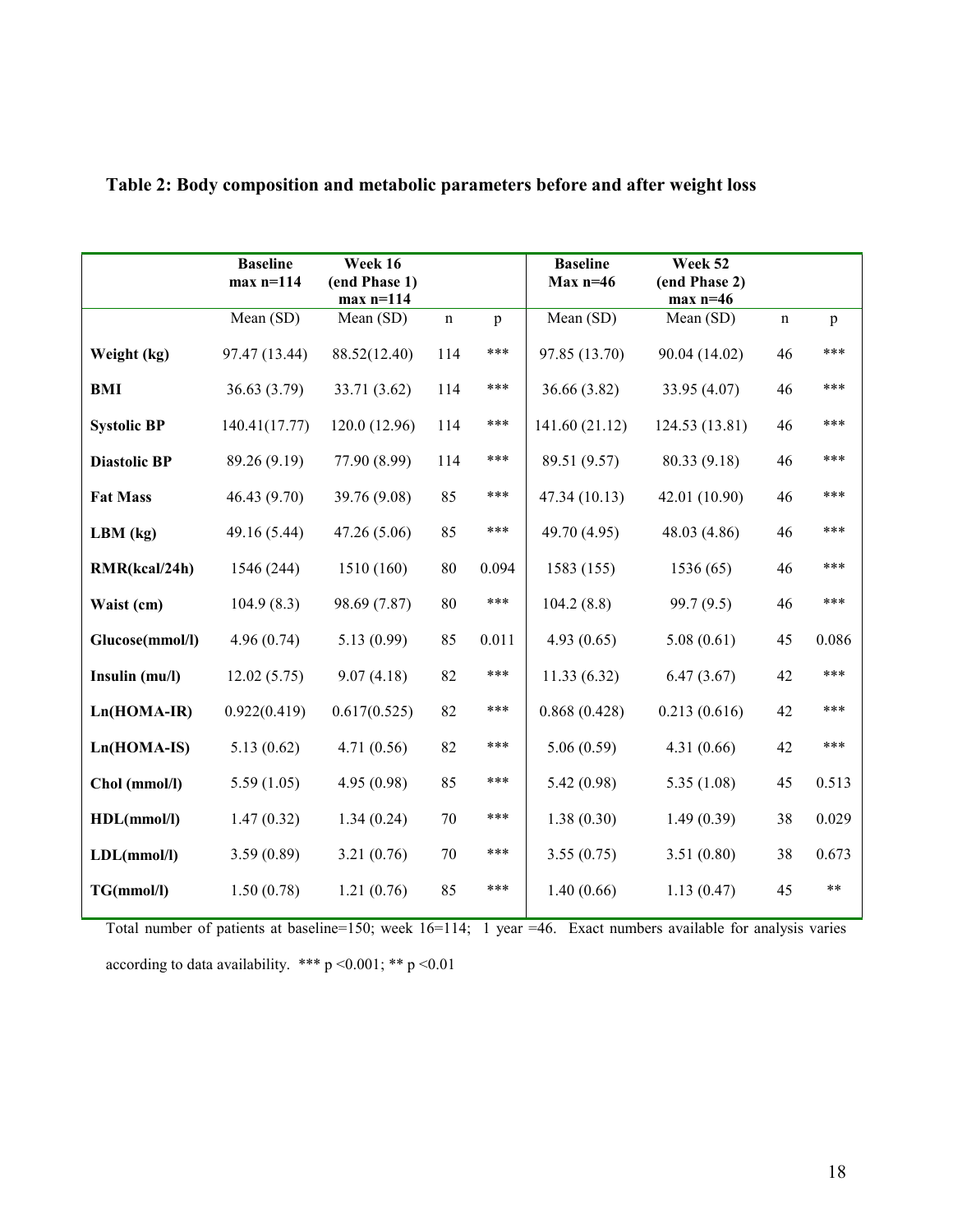## Table 3:

Ordinal regression to predict probability of continuation beyond 10 or 16 weeks (n=150).

| measure              | Regression<br>coefficient | P value |  |
|----------------------|---------------------------|---------|--|
| Age (years)          | 0.0402                    | 0.037   |  |
| Waist (cm)           | $-0.0673$                 | 0.009   |  |
| <b>BMI</b><br>0.1203 |                           | 0.052   |  |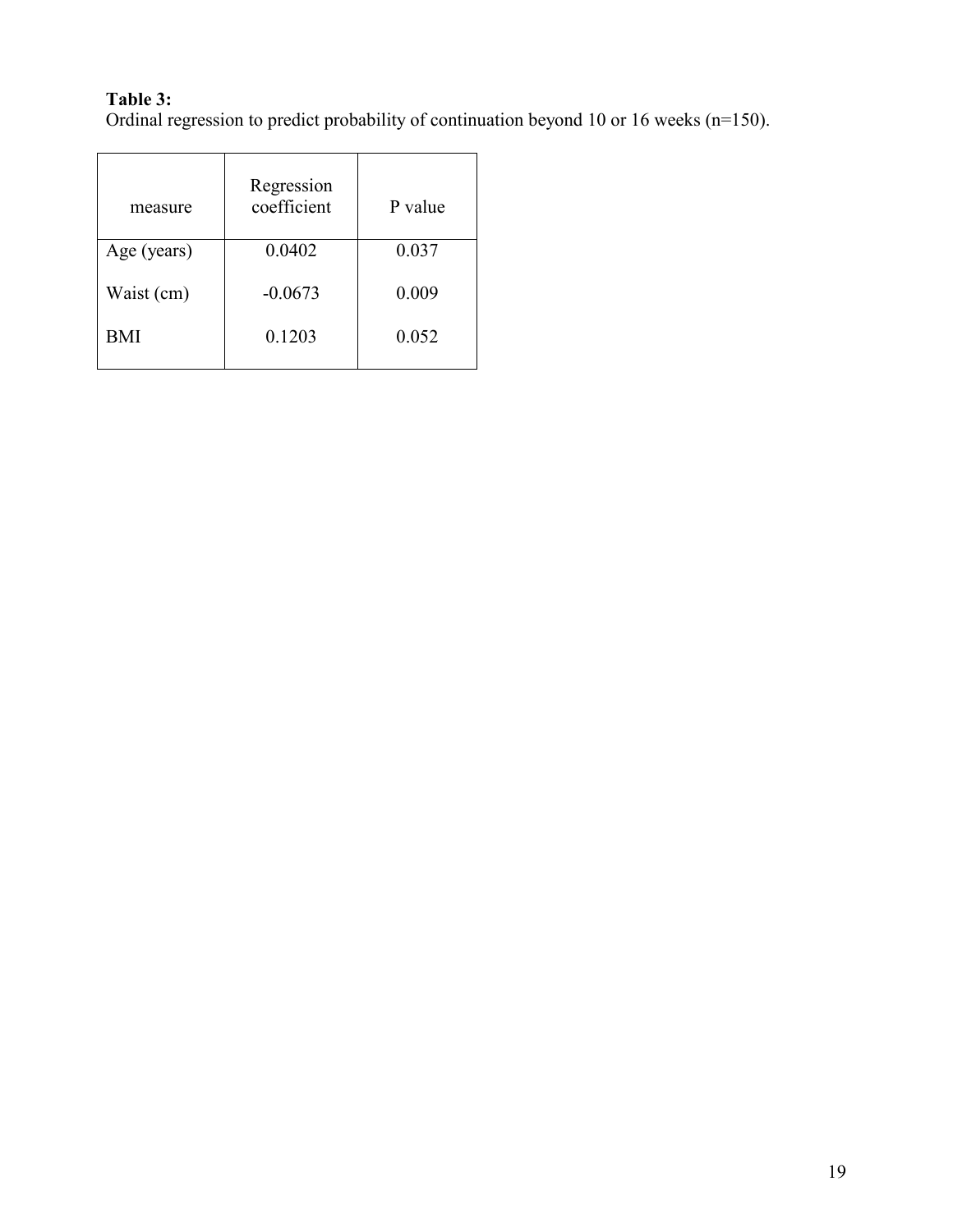|                   |                                                               | weight loss weight loss<br>week 16 year 1 |
|-------------------|---------------------------------------------------------------|-------------------------------------------|
| SYSBP             | $-.223$<br>$(n=114)$ $(n=46)$<br>$P = .018$ $P = .199$        | $-.195$                                   |
| <b>DIASBP</b>     | $-.129 - .225$<br>$(n=114)$ $(n=46)$<br>$P = .172$ $P = .138$ |                                           |
| Ln (HOMA)         | .030<br>$(n=114)$ $(n=46)$<br>$P = .754$ $P = .637$           | .065                                      |
| GLUC <sup>+</sup> | .067<br>$(n=114)$ $(n=46)$<br>$P = .476$ $P = .995$           | .001                                      |
| INSUL             | $-.036$<br>$(n=114)$ $(n=46)$<br>$P = 707$                    | .159<br>$P = 269$                         |
| CHOL <sup>+</sup> | $.099 - .367$<br>$(n=114)$ $(n=46)$<br>$P = .293$ $P = .012$  |                                           |
| HDL               | $-.033$<br>$(n=104)$ $(n=40)$<br>$P = 742$                    | $-.310$<br>$P = 0.054$                    |
| TG                | .093<br>$(n=114)$ $(n=46)$<br>$P = .328$ $P = .099$           | $-.249$                                   |

Table 4: Correlations of baseline measures with subsequent weight loss after partialling out initial weight\*

\* mean of screening and week 0 weights used for this

† Glucose and Cholesterol did not correlate with initial weight hence their correlations were not adjusted for this.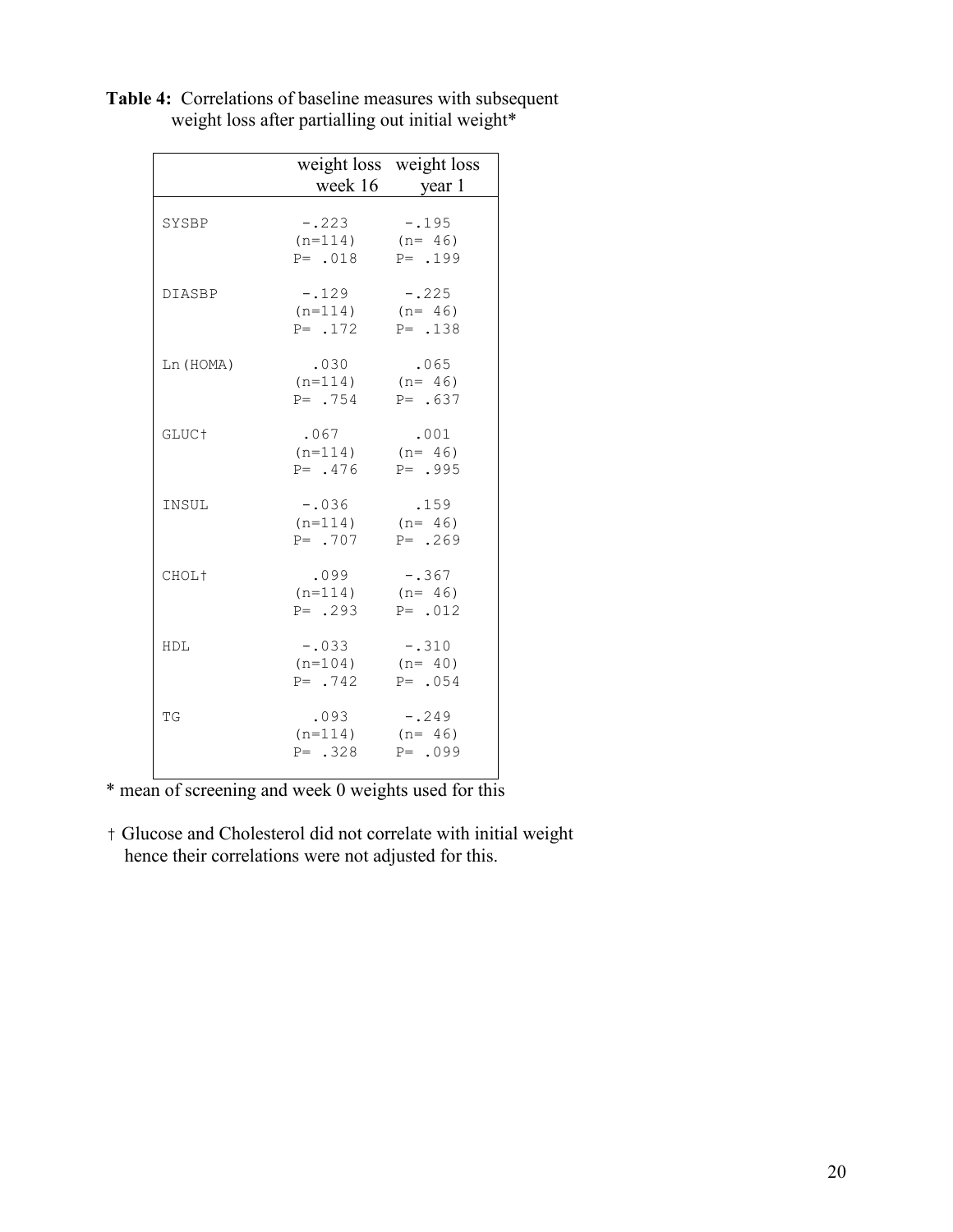#### Reference List

- 1. Toornvliet AC, Pijl H, Hopman E, Westendorp RGJ, Meinders AE. Predictors of weight loss during treatment with d-fenfluramine. J.Intern.Med. 1997; 241:401-406
- 2. Kiernan M, King AC, Kraemer HC, Stefanick M, Killen JD. Characteristics of successful and unsuccessful dieters: an application of signal detection methodology. Ann Behav Med 1998; 20:1-6
- 3. Bild DE, Sholinsky P, Smith DE, Lewis CE, Hardin JM, Burke GL. Correlates and predictors of weight loss in young adults: the CARDIA study. Int J Obes Relat Metab Disord 1996; 20:47-55
- 4. Foster GD, Wadden TA, Peterson FJ, Letizia KA, Bartlett SJ, Conill AM. A controlled comparison of three very-low-calorie diets: effects on weight, body composition, and symptoms. Am J Clin Nutr 1992; 55:811-817
- 5. Hansen D, Astrup A, Toubro S. et al. Predictors of weight loss and maintenance during 2 years of treatment by sibutramine in obesity. Results from the European multi-centre STORM trial. Sibutramine Trial of Obesity Reduction and Maintenance. Int J Obes Relat Metab Disord 2001; 25:496-501
- 6. Zurlo F, Lillioja S, Esposito-Del Puente A. et al. Low ratio of fat to carbohydrate oxidation as predictor of weight gain: study of 24-h RQ. Am J Physiol 1990; 259:E650-E657
- 7. Astrup A, Buemann B, Gluud C, Bennett P, Tjur T, Christensen N. Prognostic markers for diet-induced weight loss in obese women. Int J Obes Relat Metab Disord 1995; 19:275-278
- 8. Folsom AR, Vitelli LL, Lewis CE, Schreiner PJ, Watson RL, and Wagenknecht LE. Is fasting insulin concentration inversely associated with rate of weight gain? Contrasting findings from the CARDIA and ARIC study cohorts. Int.J.Obes.Relat Metab Disord. 1998;22: 48-54
- 9. Odeleye OE, de Court, Pettitt DJ, Ravussin E. Fasting hyperinsulinemia is a predictor of increased body weight gain and obesity in Pima Indian children. Diabetes 1997; 46:1341- 1345
- 10. Swinburn BA, Nyomba BL, Saad MF et al. Insulin resistance associated with lower rates of weight gain in Pima Indians. J Clin Invest 1991; 88:168-173
- 11. Schwartz MW, Boyko EJ, Kahn SE, Ravussin E, Bogardus C. Reduced insulin secretion: an independent predictor of body weight gain. J Clin Endocrinol Metab 1995; 80:1571-1576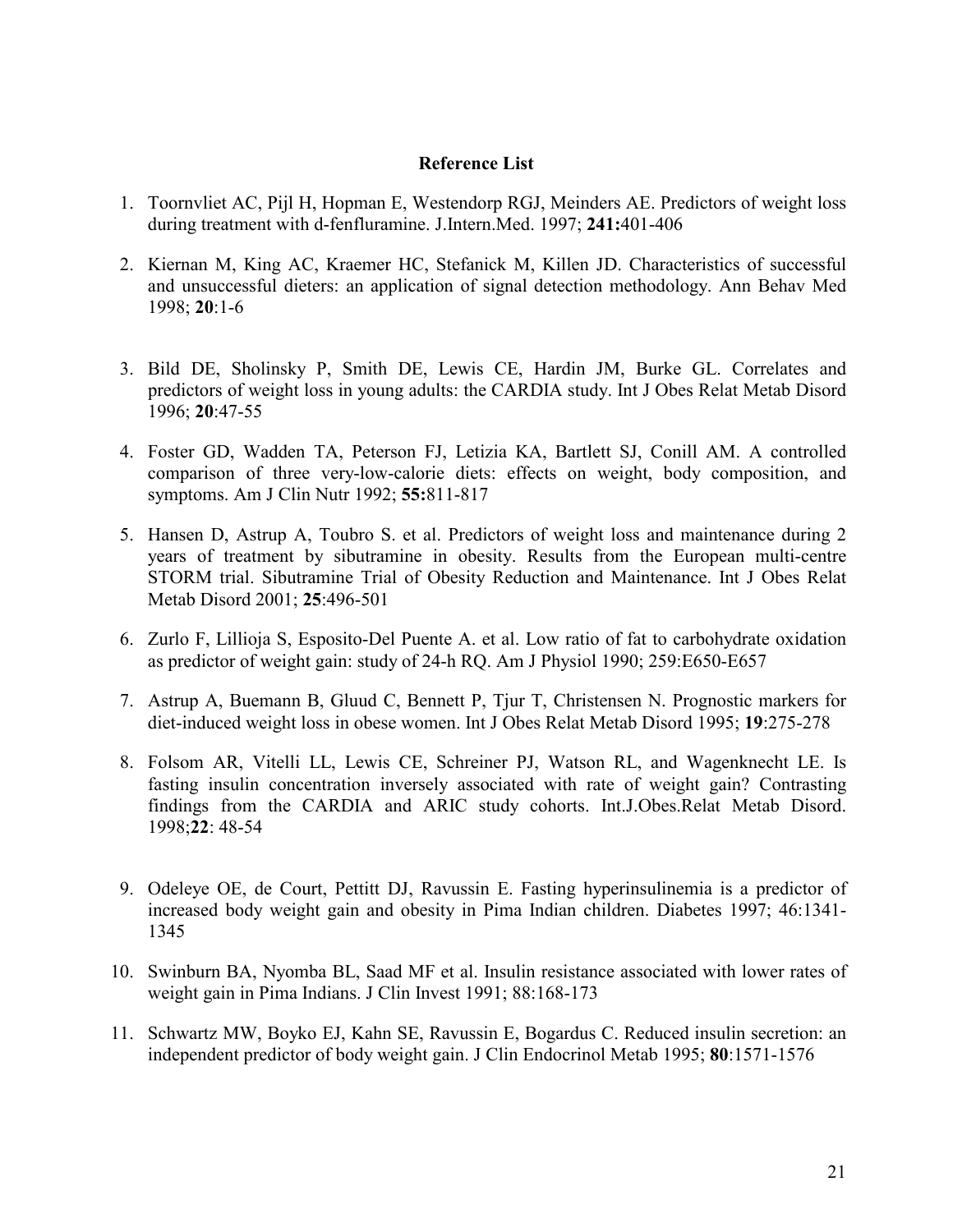- 12. Zavaroni I, Zuccarelli A, Gasparini P, Massironi P, Barilli A, Reaven GM. Can weight gain in healthy, nonobese volunteers be predicted by differences in baseline plasma insulin concentration? J Clin Endocrinol Metab 1998; 83:3498-3500
- 13. McLaughlin T, Abbasi F, Carantoni M, Schaaf P, Reaven G. Differences in insulin resistance do not predict weight loss in response to hypocaloric diets in healthy obese women. J Clin Endocrinol Metab 1999; 84:578-581
- 14. Barrett P, Finer N, Fisher C, Boyle G. Evaluation of a multimodality treatment programme for weight management at the Luton and Dunstable Hospital NHS Trust. Journal of Human Nutrition and Dietetics 1999;12, 43-52
- 15. Dempster P, Aitkens S. A new air displacement method for the determination of human body composition. Med Sci Sports Exerc 1995; 27:1692-1697
- 16. McCrory MA, Gomez TD, Bernauer EM, Mole PA. Evaluation of a new air displacement plethysmograph for measuring human body composition. Med Sci Sports Exerc 1995; 27:1686-1691
- 17. Matthews DR, Hosker JP, Rudenski AS, Naylor BA, Treacher DF, Turner RC. Homeostasis model assessment: insulin resistance and beta-cell function from fasting plasma glucose and insulin concentrations in man. Diabetologia 1985; 28:412-419
- 18. Executive Summary of the Third Report of the National Cholesterol Education Program (NCEP) Expert Panel on Detection, Evaluation, and Treatment of High Blood Cholesterol in Adults (Adult Treatment Panel III). JAMA 2001; 285:2486-2497
- 19. Lantz H, Peltonen M, Agren L, Torgeson JS. Intermittent versus on demand use of a very low calorie diet: a 2 year clinical trial. J Intern.Med 2003;253:463-471
- 20. Memorandum by Helen Trudy, submitted to the Health Select Committee of the House of Commons. Hansard (on line). 2004. http://www.parliament.the-stationeryoffice.co.uk/pa/cm200304/cmselect/cmhealth/23/3121822.htm. Accessed 1.6.2004.
- 21. Foster G et al. A Randomized Trial of a Low-Carbohydrate Diet for Obesity. New Engl J Med 2003; 348:2082-2090
- 22. James WP, Avenell A, Broom J, Whitehead J. A one-year trial to assess the value of orlistat in the management of obesity. Int J Obes Relat Metab Disord. 1997: 21 Suppl 3:S24-30.
- 23. Wadden TA, Foster GD, Wang J et al. Clinical correlates of short- and long-term weight loss. Am J Clin Nutr 1992; 56:271S-274S
- 24. Hoie LH, Bruusgaard D. Predictors of long-term weight reduction in obese patients after initial very-low-calorie diet. Adv Ther 1999; 16:285-289
- 25. Schwartz MW, Boyko EJ, Kahn SE, Ravussin E, Bogardus C. Reduced insulin secretion: an independent predictor of body weight gain. J Clin Endocrinol Metab 1995; 80:1571-1576